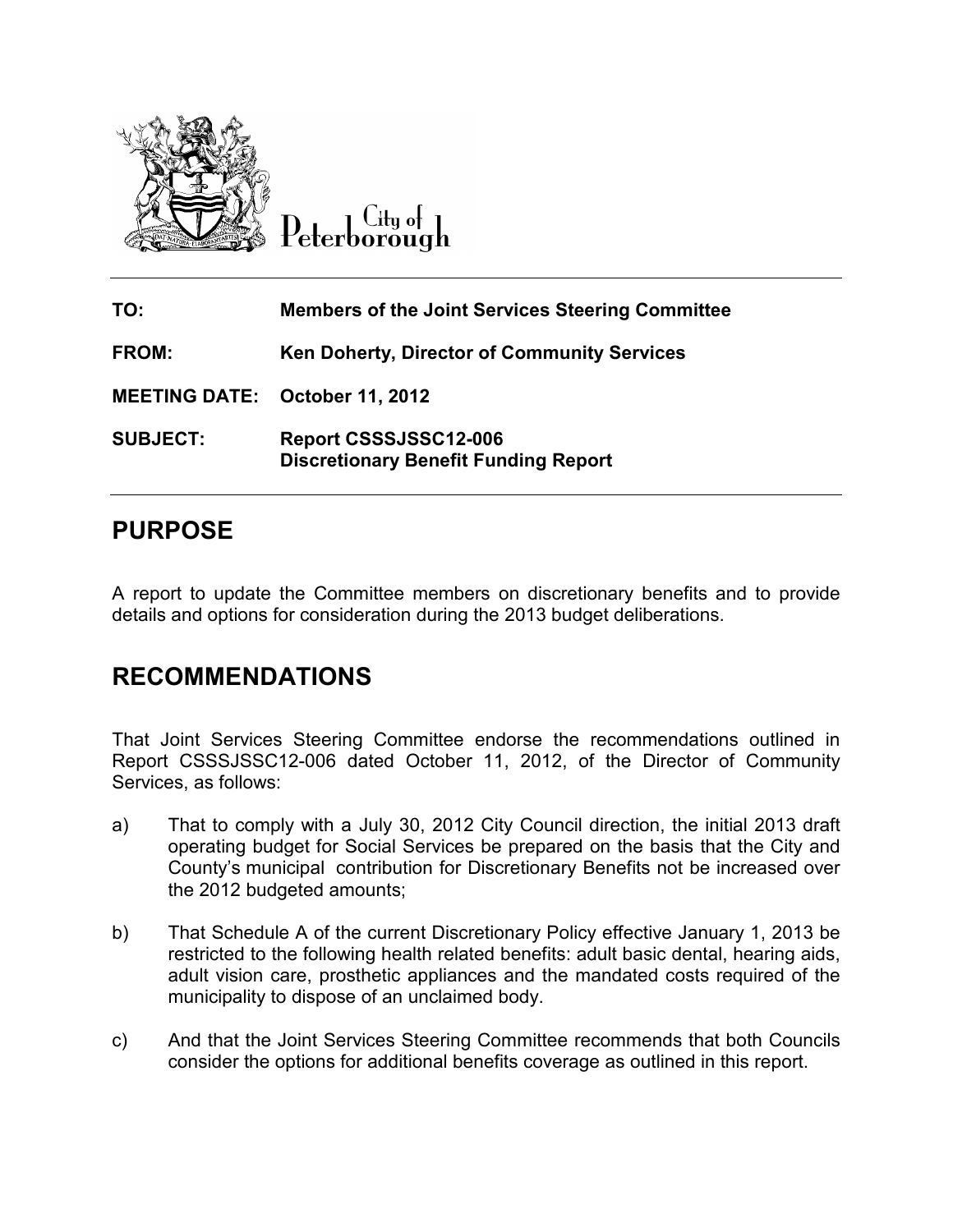d) That the OW Administrator be delegated the authority to revise the specific dollar value of items contained within Schedule A of the Discretionary Benefit policy, increase eligibility wait times and provide benefits on time limited basis through the year, as necessary to remain within annual approved budgets.

# **BUDGET AND FINANCIAL IMPLICATIONS**

The 2013 draft budget will assume no increase in the City and County Discretionary Benefits cost over the 2012 budget amount of \$226,033 and \$55,333 respectively.

If all of the options recommended for consideration in this report are added to the 2013 budget, it would result in an additional expense of \$599,987 for the City and \$103,216 for the County, which would result in a 2013 tax levy increase and/or draws from reserves.

## **BACKGROUND**

The Ontario budget resulted in changes to the cost share formula for the Discretionary Benefit Program effective July 1, 2012. In addition to the capping of discretionary health benefits, the removal of Community Start Up and Maintenance Mandatory Benefit (Community Start Up) and the elimination of the Home Repair Benefit will put additional pressures on housing and homelessness services. Clients and community partners who benefited from these services will struggle as less money is available to help our most vulnerable residents.

Social Services staff presented Report CSSSJSSC12-004 to Joint Services Steering Committee (JSSC) on June 14, 2012 and Report CSSS12-007 to City Council on July 23, 2012. Staff was asked to report back to the next Joint Services to update on any dialogue with the Province, to provide further analysis of the impact of the changes in the funding model on the municipality, and consideration of the options dealing with the impact of the reduction in funding.

Further changes may result in this or other areas of social assistance as a result of the report from the Social Assistance Review Advisory Commission due in the fall of 2012.

## **Dialogue with the Province**

A letter dated August 9, 2012 was sent to the Premier on behalf of the Mayor and Warden. See Appendix A. Staff met with local ODSP managers to discuss the implications of changes to discretionary benefits for ODSP clients. Future meetings are scheduled to update the local ODSP staff of any final decisions regarding changes to discretionary benefits and homelessness programs.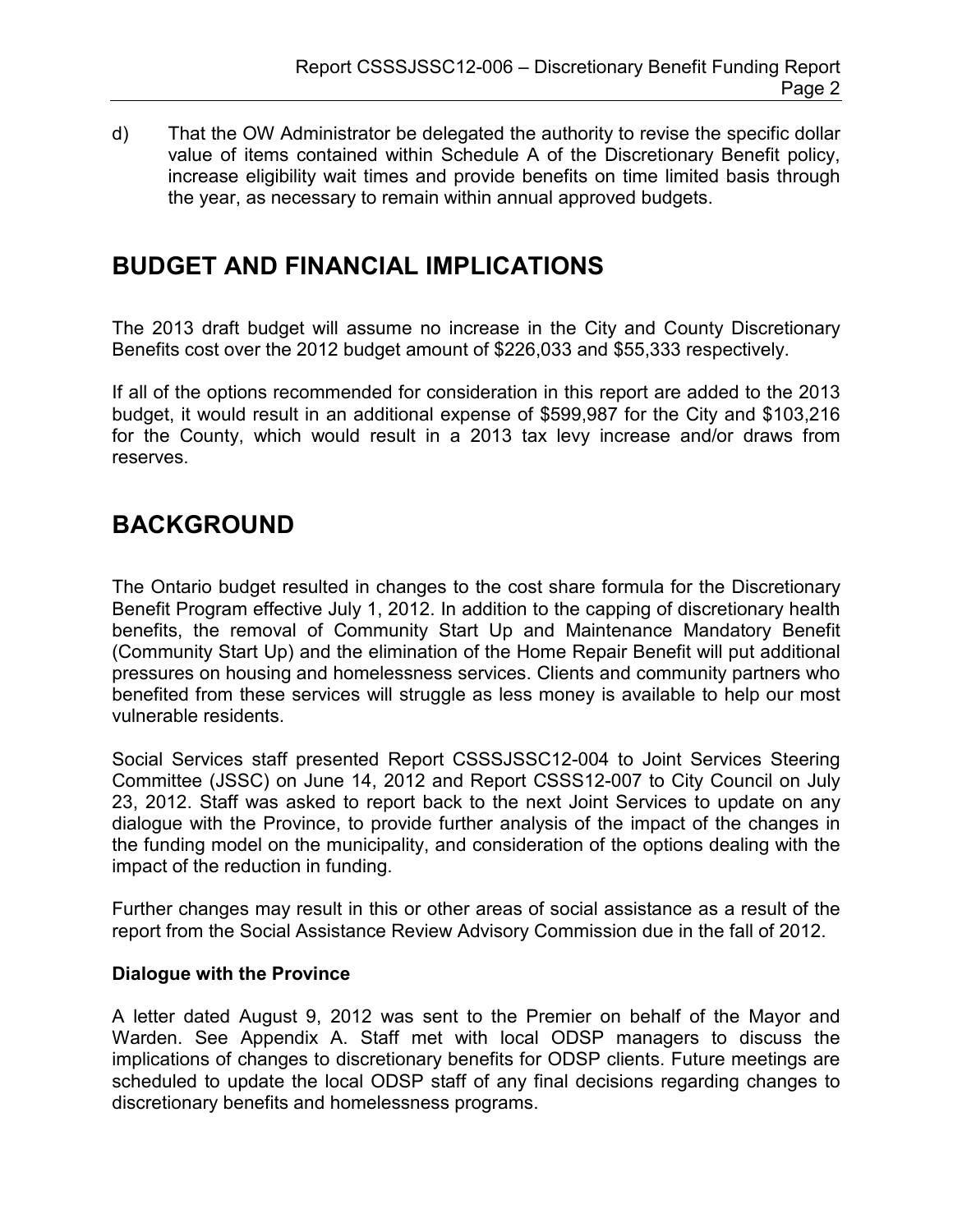At the Association of Municipalities of Ontario conference in August, the Division Manager and City Councillors had several opportunities to discuss municipal concerns with provincial cabinet ministers. These dialogues are not expected to change the decision regarding the Discretionary Benefits cap; however, it did provide opportunities to express the municipality and community's concerns regarding the funding cut backs and to emphasize the importance of considering these impacts in future changes to Social Assistance.

## **2013 Discretionary Benefit Budget Preparation**

At its meeting held July 30, 2012, City Council passed the followed resolution:

that the initial 2013 draft operating budget be prepared on the basis that the City and County's municipal contribution for Discretionary Benefits not increase over the 2012 budgeted amounts.

As a result, within the draft 2013 budget, the City municipal cost is \$226,033 and the County contribution is \$55,333.

To calculate the maximum amount of provincial revenue available and municipal contribution required under the new funding cap the following formula is applied:

## *(Monthly OW + ODSP Caseload) X \$10 per month X12months*

For 2013, the provincial cost share to the cap for this program is 85.8%. The most recent Ministry calculations and staff caseload projections (8244) result in an estimated gross cost of \$989,280 with a provincial subsidy of \$848,803. The municipal portion is split City \$118,001 and the County \$22,476. The municipal split is based on historical expenditures excluding transit - City 84% and 16% County.

### **Range of Discretionary Benefits**

To achieve Council's initial budget request, gross City expenditures cannot exceed \$939,027 and \$191,142 for the County. Appendix B summarizes the categories of additional benefits that are being presented for consideration.

### **Core Benefits (Category 1-Column 3 of Appendix B)**

If discretionary benefits are reduced to those outlined in Category 1 then projected expenditures will be within the amount directed by Council. Staff recommends the provision of these health related benefits be the priority within the existing budget amount. The costing of this category includes a proposed change for funeral & burials reducing the level of service to those mandated costs to cover burial expenses for unclaimed bodies of people who died within our municipality. Social Services will no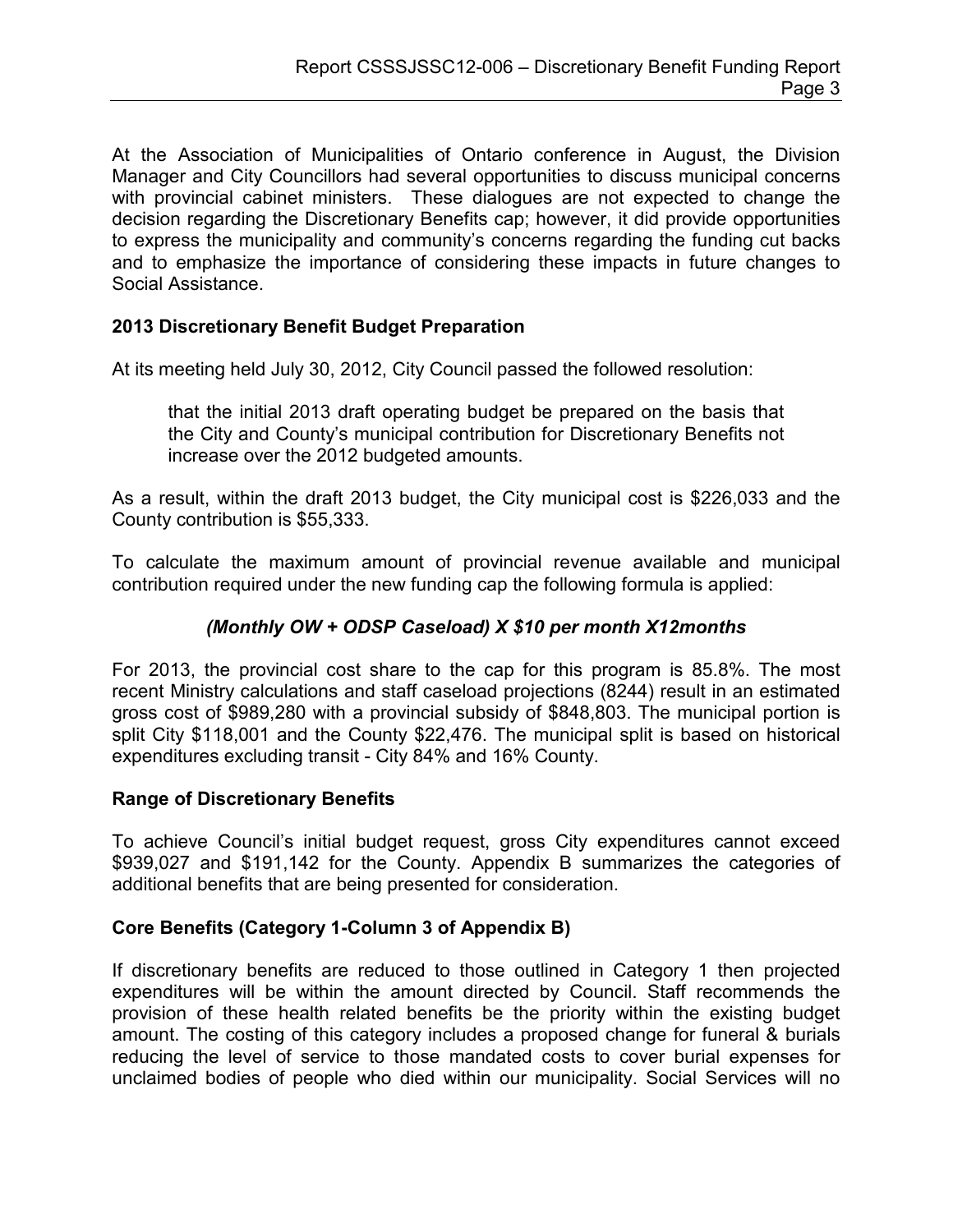longer assist families with the cost of a basic funeral or burial as part of this cost saving measure.

The loss of the other benefits will negatively impact the health and social well-being of families on social assistance. Based on their current level of assistance, families do not have extra money to pay the added cost of items and services previously covered. Council may wish to consider also investing in some or all of the benefits in Categories 2 to 5 as a means to mitigate the severity of service cuts that have resulted from reduced provincial investment.

## **Dentures (Category 2 –Column 4 of Appendix B)**

The availability of dentures has allowed dentists more options when determining the appropriate treatment plan for their patient. Having dentures also improves the employability of clients who would otherwise be without teeth. In 2012, approximately 144 people are projected to receive funds towards the cost of dentures. To continue a discretionary benefit towards the cost of dentures will require additional municipal costs of \$178,987 from the City and \$45,616 from the County.

If the Committee wishes to have both Councils consider the inclusion of Dentures then the following recommendation should be endorsed:

#### **That dentures to social assistance clients continue to be covered under Schedule A as a 100% municipal cost with projected expenditures of \$178,987 for the City and \$45,616 for the County.**

### **Emergency Housing Benefit (Category 3-Column 5 of Appendix B)**

In 2011, Community Start Up Benefit provided \$2.8 million to OW and ODSP clients in Peterborough to prevent homelessness and assist with a wide number of housing situations. Under the new Consolidated Homelessness Prevention Initiative (CHPI), it is projected only 22% of the original amount spent on Community Start up will be available to assist with the same need in 2013. This will leave social assistance families in precarious housing situations if they are unable to pay their costs. Emergency housing issues like the recent fire on Milroy Drive show that when all other funding is spent, it is prudent to maintain a fund that allows for a timely response in the face of emergency need. It is recommended that a discretionary benefit that would assist some Social Assistance recipients with the most urgent of housing needs be provided. An additional municipal budget of \$164,000 from the City and \$36,000 from the County is requested.

If the Committee wishes to have both Councils consider the provision of the benefits contained in Category 3 then the following recommendation should be endorsed:

### **That a 100% municipal emergency housing benefit for social assistance clients under Schedule A be established at a cost of \$164,000 for the City and \$36,000 for the County.**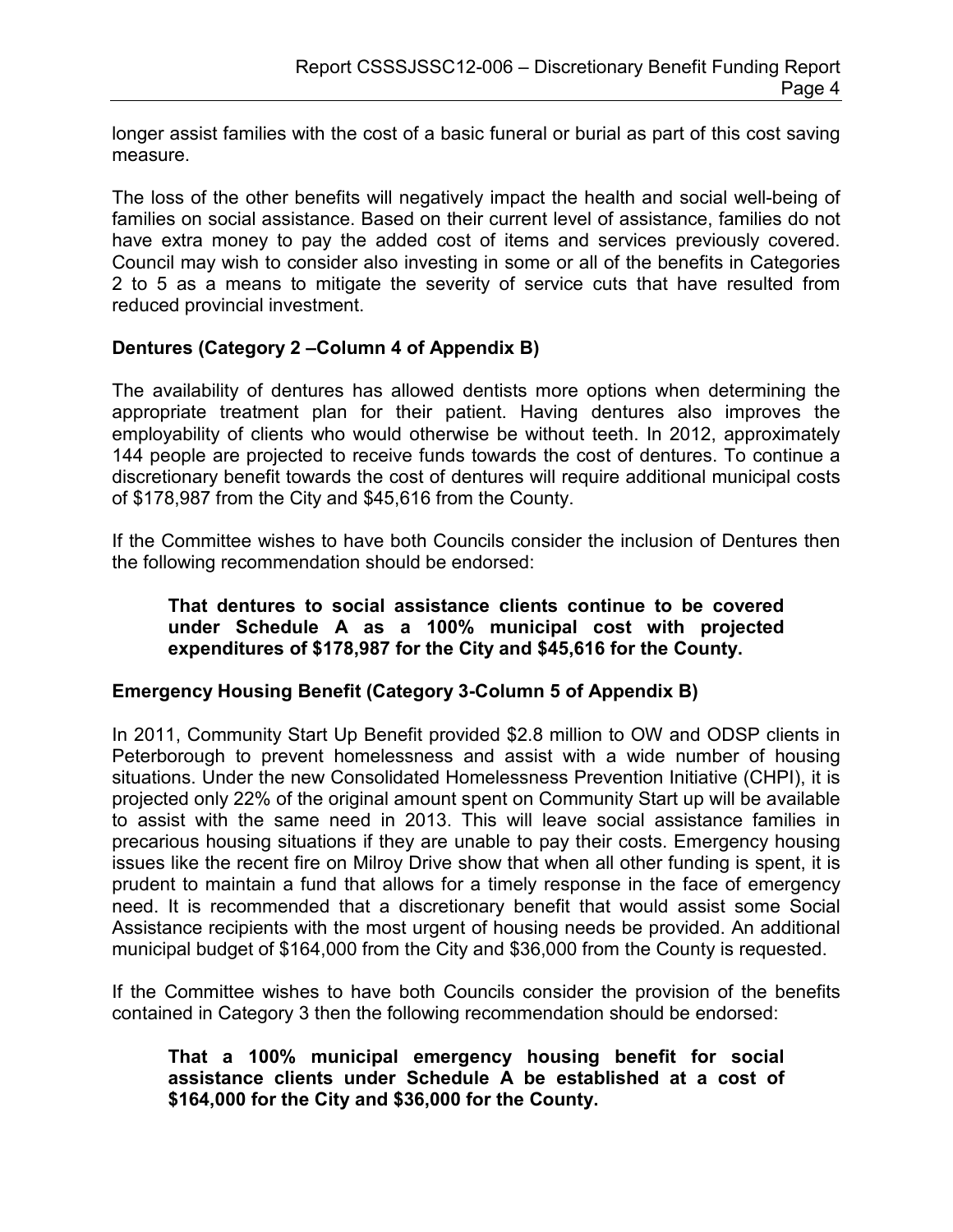## **Recreational/Social Subsidies (Category 4 –Column 4 of Appendix B)**

Families living in poverty do not have extra income to provide opportunities for their children to be involved in social/recreational activities. Some of the programs may provide subsidies but in situations where this is not possible, this fund could assist parents in paying at least some of the fees required. To continue a discretionary benefit towards the cost of social and recreational subsidies for children of Ontario Works and ODSP families an additional municipal budget of approximately \$82,000 from the City and \$18,000 from the County is requested.

If the Committee wishes to have both Councils consider the provision of the benefits contained within Category 4 then the following recommendation should be endorsed:

#### **That a 100% municipal social/recreational benefit under Schedule A for social assistance dependent children be established at a cost of \$82,000 for the City and \$18,000 for the County.**

#### **Transit Subsidies (Category 5 –Column 7 of Appendix B)**

Currently, discretionary benefits subsidize transit passes for approximately 13% of OW and ODSP clients with the rider contributing \$21 per month towards the monthly transit pass, valued at \$55. In 2011, Social Services paid just under \$400,000 towards an average of 978 monthly bus passes which generated revenue to City transit of approximately \$650,000. This represented 31% of the adult ridership for the municipal system. For the first half of 2012, that ridership has grown to 36% representing an average of 1088 monthly passes.

In 2011, county clients began accessing this subsidy averaging 10 monthly passes and increasing to 15 per month for the first six months of 2012. For the first six months of 2012, social assistance riders averaged 45 trips per month.

Social Services staff met with City transit staff to explore transit options. Staff recommends that with any of the transit options, a contribution still be required from the rider. The amount of the rider portion may need to be re-assessed depending on the outcome of the recent transit review that recommends a fare increase in 2013. It is recommended that the previous monthly pass be replaced with a 30 day pass. Since the 30 days counts from the point of activation individuals may only require 10 or 11 passes in a given year. Increasing the portion required by the user will likely result in fewer people being able to access this option and therefore it is recommended a second alternative of a 20 trip ticket costing the client \$20 dollars and a subsidy from Social Services of \$15 dollars be provided.

Proving these two options will assist with meeting some of the identified gap for transportation needs not related to medical and employment reasons for people on Social Assistance. The recommended subsidy from the social services budget is \$175,000 annually from the City and \$3,600 from the County.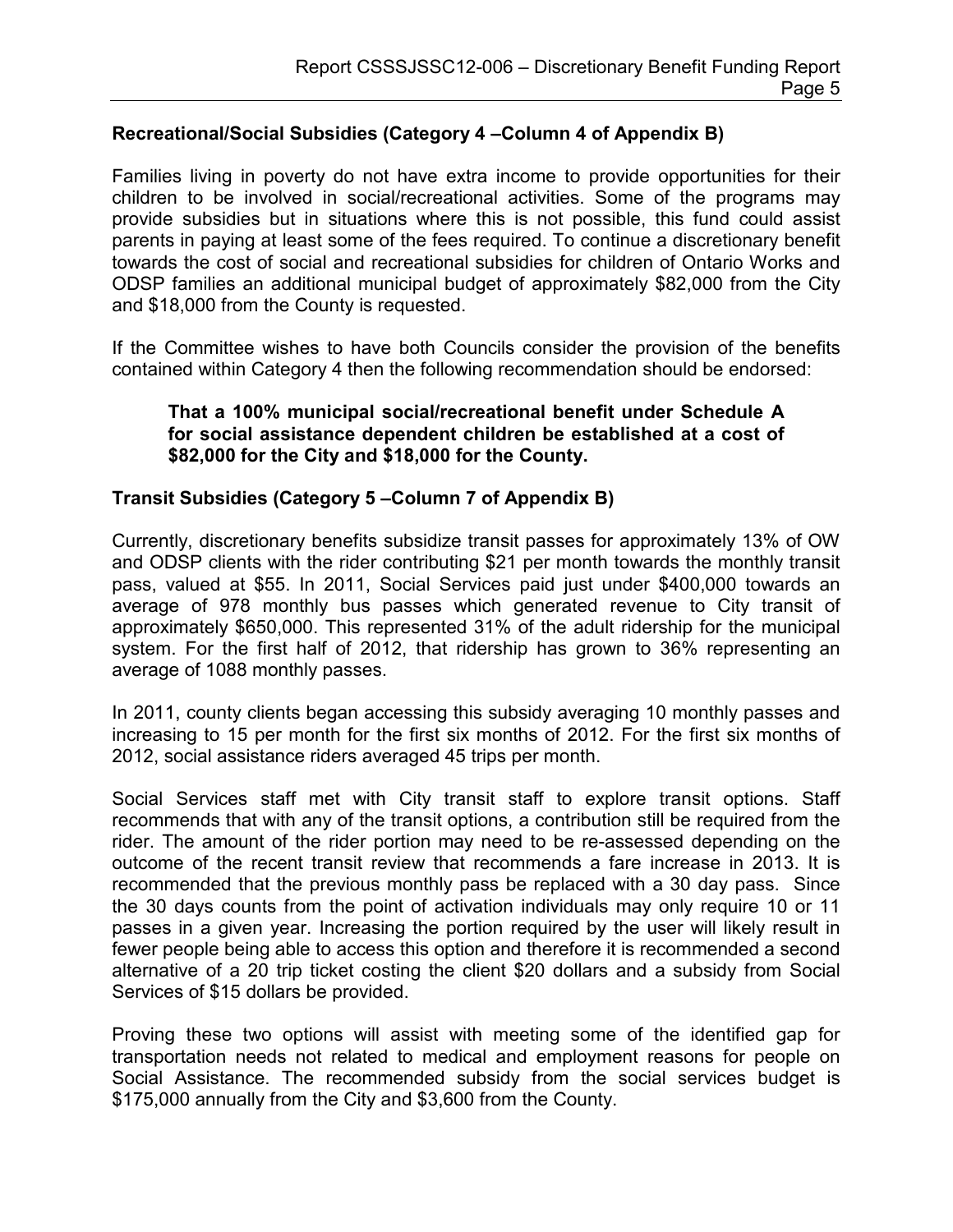- a) Provide a 30 day pass each month at a cost of \$55 with the rider paying \$30 and the remaining \$25 subsidized by Social Services.
- b) Provide one 20 trip pass per month at a cost of \$35 with the rider paying \$20 and the remaining \$15 subsidized by Social Services. If this option is chosen then Transit be directed by Council to establish this new fare structure.

|        | <b>Chart 2</b><br><b>City Transit Options</b> |      |              |                  |              |                 |                |  |
|--------|-----------------------------------------------|------|--------------|------------------|--------------|-----------------|----------------|--|
| Option | Transit                                       | Rate | <b>Rider</b> | <b>Estimated</b> | Payment      | Social          | Transit        |  |
|        | <b>Options</b>                                |      | portion      | No of            | from         | <b>Services</b> | Revenue        |  |
|        |                                               |      |              | <b>Passes</b>    | <b>Rider</b> | Subsidy         |                |  |
| A      | 30 Day Pass                                   | \$55 | \$30         | 4,000            | \$120,000    | \$100,000       | \$220,000      |  |
| B      | 20 Trip Pass                                  | \$35 | \$20         | 5,000            | \$100,000    | \$75,000        | \$175,000      |  |
|        | <b>County Transit Options</b>                 |      |              |                  |              |                 |                |  |
| Option | <b>Transit</b>                                | Rate | <b>Rider</b> | No. of           | Payment      | Social          | <b>Transit</b> |  |
|        | <b>Options</b>                                |      | Portion      | <b>Passes</b>    | from         | <b>Services</b> | Revenue        |  |
|        |                                               |      |              |                  | <b>Rider</b> | Subsidy         |                |  |
| A      | 30 Day Pass                                   | \$55 | \$30         | 90               | \$2,700      | \$2,250         | \$4,950        |  |
| B      | 20 Trip Pass                                  | \$35 | \$20         | 90               | \$1,800      | \$1,350         | \$3,150        |  |

If the Committee wishes to have both Councils consider some form of a transit subsidy then the following recommendation should be endorsed:

**That \$100,000 100% City funding be allocated to provide subsidized 30 day transit passes at \$55 to an estimated 4,000 social assistance riders for the calendar year. That \$2,350 100% County funding be allocated to provide subsidized 30 day City transit passes at \$55 to an estimated 90 transit riders for the calendar year (Option A);** 

### **and**

**That \$75,000 100% City funding be allocated to provide subsidized 20 trip transit passes at \$35 to an estimated 5,000 social assistance riders for the calendar year. That \$1,350 100% County funding be allocated to provide subsidized 20 trip City transit passes at \$35 to an estimated 90 transit riders for the calendar year (Option B)** 

Should this transit option be supported then City Council will need to direct transit to create a new fare option of a 20 trip ticket and the recommended rate for this fare is \$35.